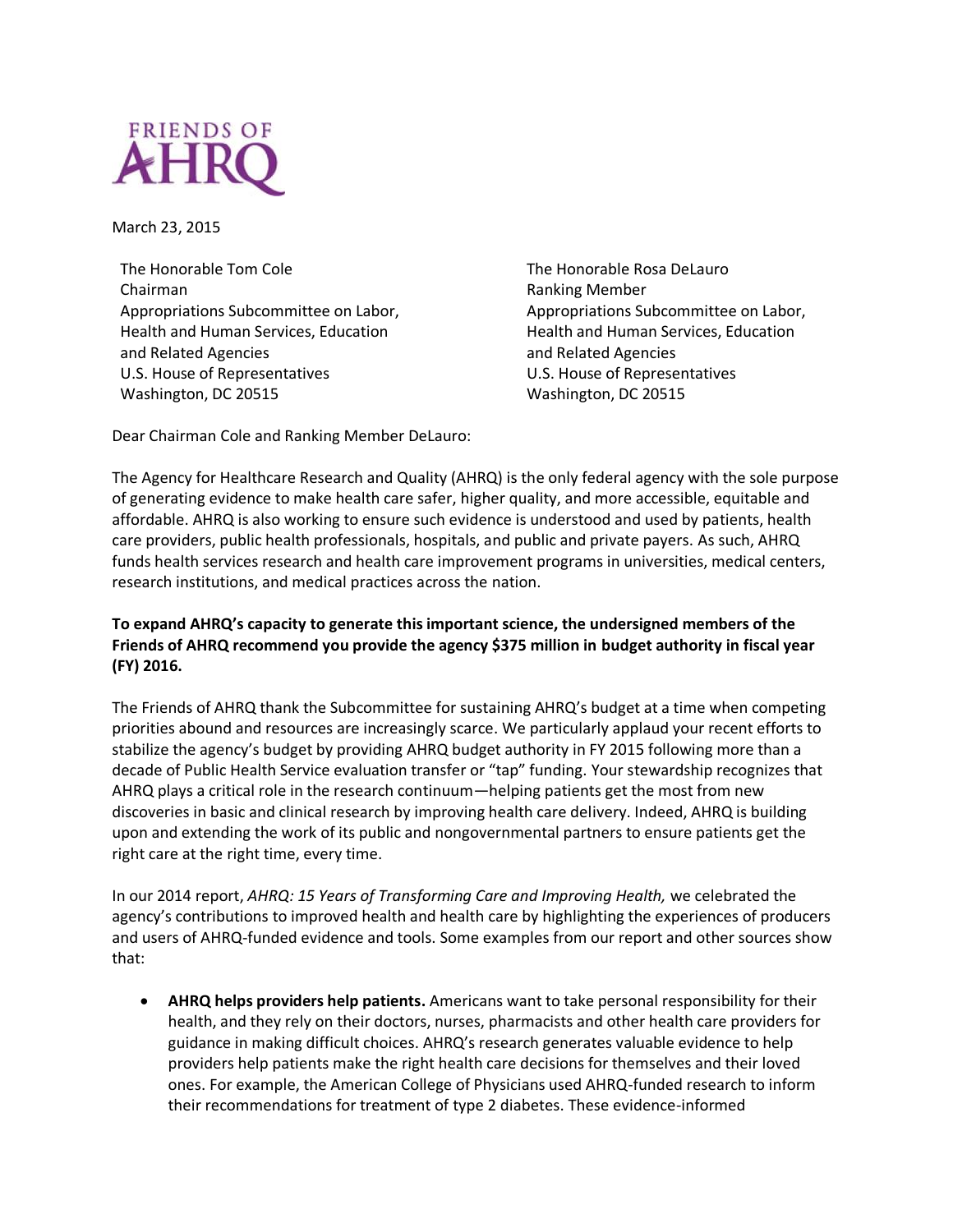recommendations give physicians a foundation for describing what the best care looks like, so patients can determine what the right care might be for them.

- **AHRQ keeps patients safe.** The science funded by AHRQ ensures patients receive high quality, appropriate care every time they walk through the hospital, clinic, and medical office doors. AHRQ's research provides the basis for protocols that prevent medical errors and reduce hospital-acquired infections (HAI), and improve patient experiences and outcomes. In just one example, AHRQ's evidence-based Comprehensive Unit-based Safety Program to Prevent Healthcare-Associated Infections (CUSP)—first applied on a large scale in 2003 across more than 100 ICUs across Michigan—saved more than 1,500 lives and nearly \$200 million in the program's first 18 months. The protocols have since been expanded to hospitals in all 50 states, the District of Columbia, and Puerto Rico to continue the national implementation of this approach for reducing HAIs.
- **AHRQ makes the business case for high quality care.** AHRQ helps health care providers from private practice physicians to large hospital systems – understand how to deliver the best care most efficiently. For example, AHRQ maintains the National Quality Measurement Clearinghouse (NQMC) to provide health care providers, health plans, delivery systems, and others with an accessible resource for quality measures and a one-stop-shop for benchmarks on providing more safe, effective and timely care. The breadth of evidence available from AHRQ empowers health care providers to understand not just how they compare to their peers, but also how to improve their performance to be more competitive.

It isn't enough to *develop* cures. Understanding how to most effectively and efficiently *deliver* cures to patients through health services research is a critical component on the health research continuum, and one that has implications for health care quality, cost, access and ultimately patient outcomes. AHRQ's unique role is generating such evidence on the safety and quality of health care and assuring the evidence is used in practice.

We thank you for your consideration of our request and look forward to helping you preserve the agency's continued vital role in improving our nation's health. For more information, including a copy of our report, please contact Lindsey Horan at 202.292.6718 or [lindsey.horan@academyhealth.org.](mailto:lindsey.horan@academyhealth.org)

Sincerely,

AcademyHealth Alliance for Aging Research American Academy of Family Physicians American Academy of Pediatrics American Association for Clinical Chemistry American Association for Dental Research American Association of Colleges of Nursing American Association of Colleges of Pharmacy American Association of Colleges of Osteopathic Medicine American College of Clinical Pharmacy American College of Physicians